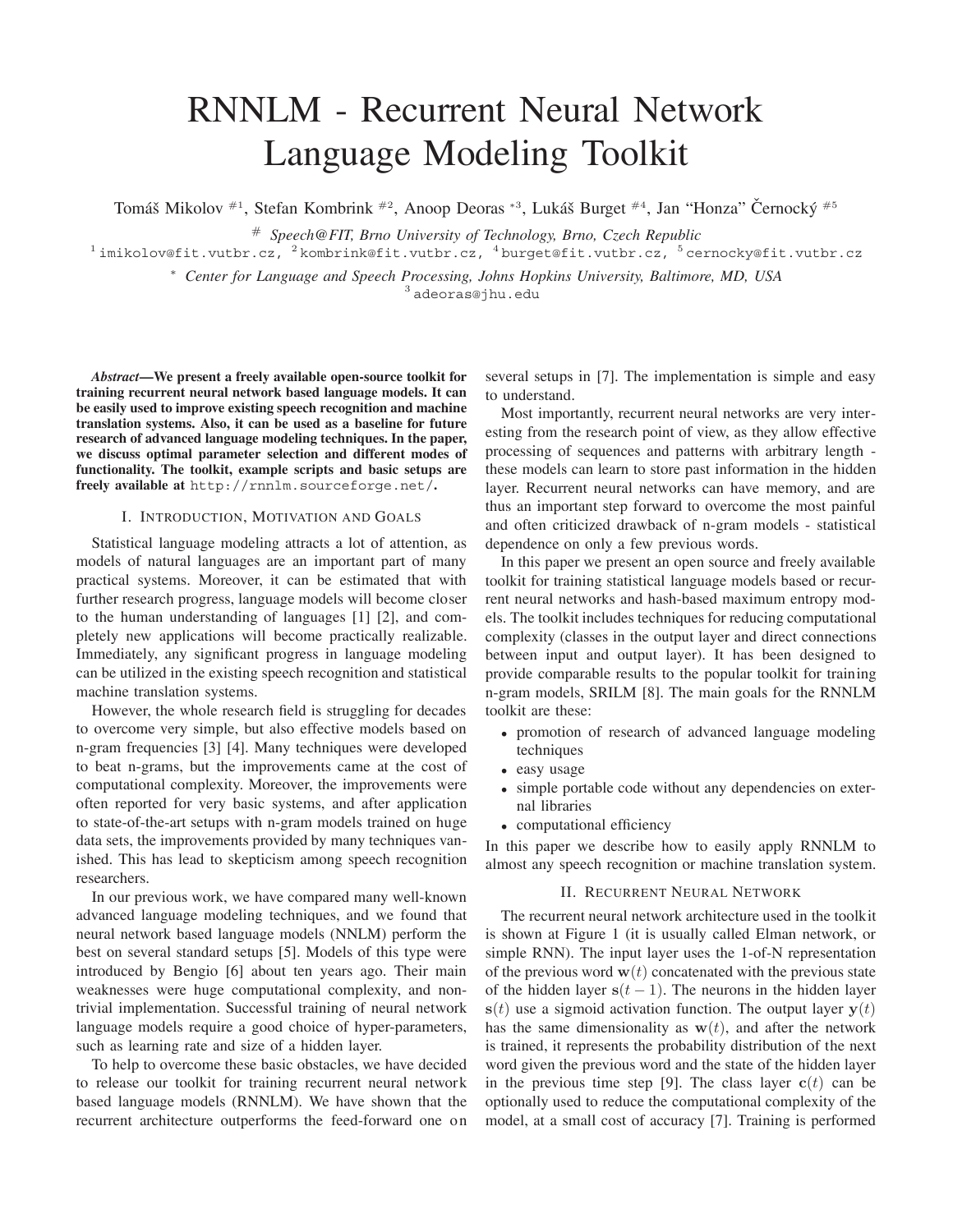

Fig. 1. *Recurrent neural network based language model with classes.*

by the standard stochastic gradient descent algorithm, and the matrix **W** that represents recurrent weights is trained by the backpropagation through time algorithm (BPTT) [10].

In the toolkit, we use truncated BPTT - the network is unfolded in time for a specified amount of time steps. For faster training, it is possible to unfold the recurrent part of the network after processing several time steps, which leads to significantly lower computational complexity during training.

Recurrent neural networks seem to be a very good choice for modeling sequential data. However, RNNs received much skepticism after it was shown that conventional training algorithms based on gradient descent suffer from vanishing and exploding gradients [11]. This has been the reason why RNNs have been sometimes considered to be difficult to train successfully just by gradient descent based methods.

In fact, the problematic part of algorithms such as backpropagation through time [10] can be the actual implementation, as it is easy to make a mistake and the algorithm is hard to debug. A good description of BPTT implementation can be found in [12]. Moreover, the training might diverge in some cases. The stability of the training can be improved by:

- using double instead of single precision of floating point numbers for weights
- limiting the maximum gradient to prevent explosion of gradients
- using regularization
- updating the recurrent weights in one big update [12]

Once the network is trained, the exact values of weights are no longer important - we have recently shown that the values of weights can be quantized to several bits without any significant loss of performance [13].

# III. BASIC FUNCTIONALITY

The toolkit supports several functions, mostly for the basic language modeling operations: training RNN LM, training hash-based maximum entropy model (ME LM) and RNNME LM (jointly trained RNN and ME models [14]). For evaluation, either perplexity can be computed on some test data, or n-best lists can be rescored to evaluate impact of the models on the word error rate or the BLEU score. Additionally, we support option to generate random sequences of words from the model, which can be useful for approximating the RNN models by n-gram models, at a cost of memory complexity [15].

## *A. Training phase*

The input data are expected to be in a simple ASCII text format, with a space between words and end of line character at the end of each sentence. After specifying the training data set, a vocabulary is automatically constructed, and it is saved as part of the RNN model file. Note that if one wants to use limited vocabulary (for example for open-vocabulary experiments), the text data should be modified outside the toolkit, by first rewriting all words outside the vocabulary to <unk> or similar special token.

After the vocabulary is learned, the training phase starts (optionally, the progress can be shown if -debug 2 option is used). Implicitly, it is expected that some validation data are provided using the option -valid, to control the number of the training epochs and the learning rate. However, it is also possible to train models without having any validation data; the option -one-iter can be used for that purpose. The model is saved after each completed epoch (or also after processing specified amount of words); the training process can be continued if interrupted.

## *B. Test phase*

After the model is trained, it can be evaluated on some test data, and perplexity and  $log_{10}$  probability is displayed as the result. The RNNLM toolkit was designed to provide results that can be compared to the results given by the popular SRILM toolkit. We also support an option to linearly interpolate the word probabilities given by various models. For both RNNLM and SRILM, the option -debug 2 can be used to obtain verbose output during the test phase, and using the -lm-prob switch, the probabilities given by two models can be interpolated. We provide further details in the example scripts at the RNNLM webpage.

For n-best list rescoring, we are usually interested in the probabilities of whole sentences, that are used as a score during the re-ranking. The expected input for the RNNLM is a list of sentences to be scored, with a unique identifier as the first token in each hypothesis. The output is a list of scores for all sentences. This mode is specified by using the -nbest switch. Example of n-best list input file:

- 1 WE KNOW
- 1 WE DO KNOW
- 1 WE DONT KNOW
- 2 I AM
- 2 I SAY

#### IV. TYPICAL CHOICE OF HYPER-PARAMETERS

Due to huge computational complexity of neural network based language models, successful training of models in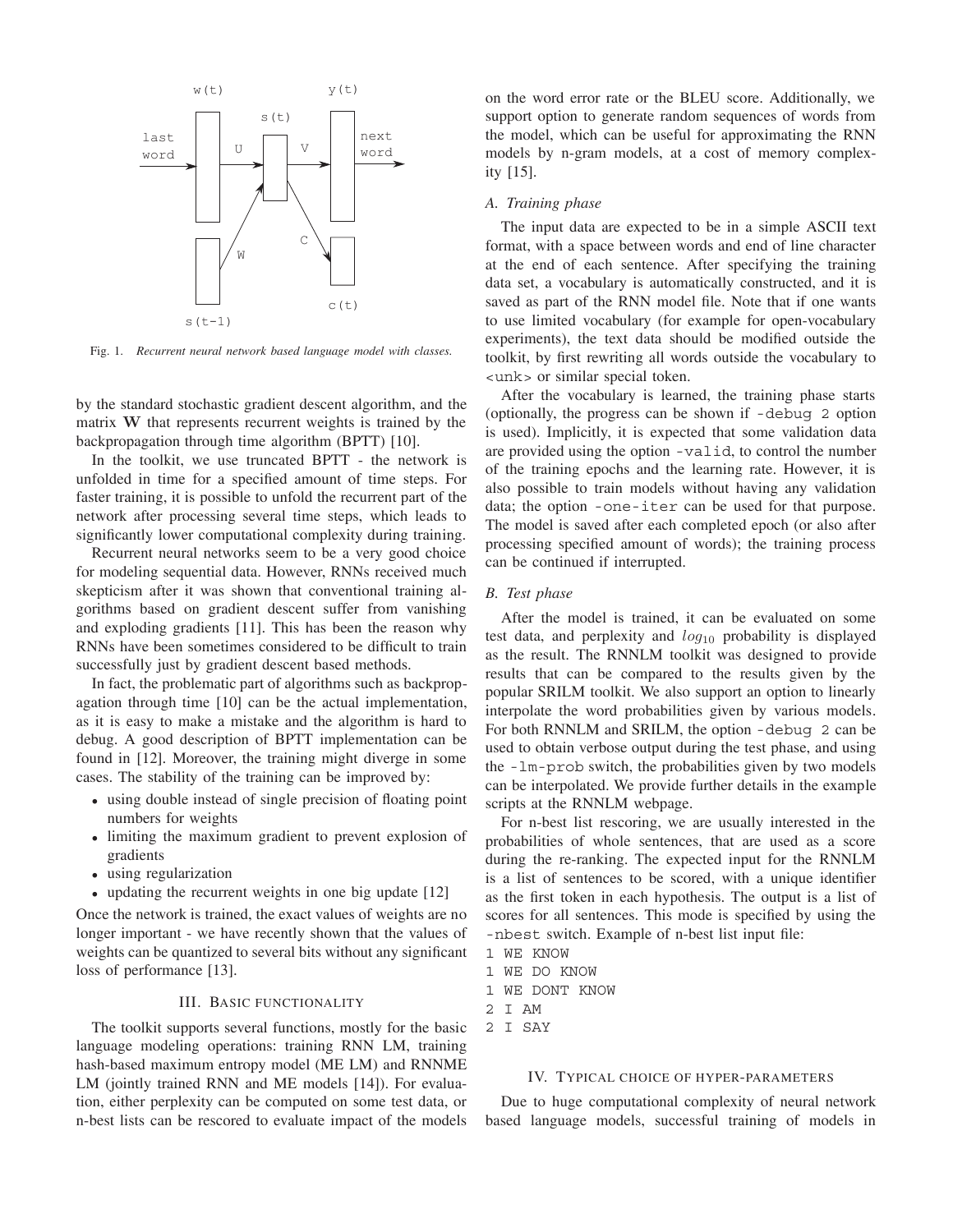a reasonable time can require some experience, as certain parameter combinations are too expensive to explore. There exist several possible scenarios, depending on if one wants to optimize the accuracy of the final model, the speed of the training, the speed of the rescoring or the size of the models. We will briefly mention some useful parameter configurations.

# *A. Options for the best accuracy*

To achieve the best possible accuracy, it is recommended to turn off the classes by -class 1, and to perform training for as long as any improvement on the validation data is observed, using the switch -min-improvement 1. Next, the BPTT algorithm should run for at least 6 steps (-bptt 6). The size of the hidden layer should be as large as possible. It is useful to train several models with different random initialization of the weights (by using the -rand-seed switch) and interpolate the resulting probabilities given by all models together [5].

#### *B. Parameters for average-sized tasks*

The above parameter choice would be very time consuming even for small data sets. With 20-50 million of training words, it is better to sacrifice a bit of accuracy for lower computational complexity. The most useful option is to use the classes  $(-\text{class})$ , with about sqrt(|V|) classes, where |V| is the size of the untruncated vocabulary (typically, the amount of classes should be around 300-500). It should be noted that the user of the toolkit is required to specify just the amount of the classes, and these are found automatically based on unigram frequencies of words. The BPTT algorithm should run in a block mode, for example by using -bptt-block 10.

The size of the hidden layer should be set to around 300- 1000 units, using the -hidden switch. With more data, larger hidden layers are needed. Also, the smaller the vocabulary is, the larger the hidden layer should be to ensure that the model has sufficient capacity. The size of the hidden layer affects the performance severely; it can be useful to train several models in parallel, with different sizes of the hidden layers, so that it can be estimated how much performance can be gained by using larger hidden layer.

## *C. Parameters for very large data sets*

For data sets with 100-1000 million of words, it is still possible to train RNN models with a small hidden layer in a reasonable time. However, this choice severely degrades the final performance, as networks trained on large amounts of data with small hidden layers have insufficient capacity to store information. In our previous work, it proved to be very beneficial to train RNN model jointly with a maximum entropy model (which can be seen as a weight matrix between the input and the output layers in the original RNN model). We denote this architecture as RNNME [14] and it should be noted that it performs very differently than just interpolation of RNN and ME models - the main difference is that both models are trained jointly, so that the RNN model can focus on discovering complementary information to the ME model.

A hash-based implementation of ME can be enabled by specifying the amount of parameters that will be reserved for the hash by using the -direct switch (this option just increases the memory complexity, not the computational complexity) and the order of n-gram features for the ME model is specified by -direct-order. The computational complexity increases linearly with the order of the ME model, and for model with order N it is about the same as for RNN model with N hidden neurons. Typically, using ME with up to 4-gram features is sufficient. Due to the hash-based nature of the implementation, higher orders might actually degrade the performance if the size of the hash is insufficient. The disadvantage of the RNNME architecture is in its high memory complexity.

## V. APPLICATION TO ASR/MT SYSTEMS

The toolkit can be easily used for rescoring n-best lists from any system that can produce lattices. The n-best lists can be extracted from the lattices for example by using the lattice-tool from SRILM. A typical usage of RNNLM in an ASR system consists of these steps:

- train RNN language model(s)
- decode utterances, produce lattices
- extract n-best lists from lattices
- compute sentence-level scores given by the baseline ngram model and RNN model(s)
- perform weighted linear interpolation of log-scores given by various LMs (the weights should be tuned on the development data)
- re-rank the n-best lists using the new LM scores

One should ensure that the input lattices are wide enough to obtain any improvements - this can be verified by measuring the oracle word error rate. Usually, even 20-best list rescoring can provide majority of the achievable improvement, at negligible computational complexity. On the other hand, full lattice rescoring can be performed by constructing full n-best lists, as each lattice contains a finite amount of unique paths. However, such approach is computationally complex, and a more effective approach for lattice rescoring with RNNLM is presented in [16], together with a freely available tool<sup>1</sup>.

A self-contained example demonstrating RNN rescoring on an average-sized Wall Street Journal ASR task using a Kaldi speech recognition toolkit is provided in the download section under http://rnnlm.sourceforge.net.

Alternatively, one can approximate the RNN language model by an n-gram model. This can be accomplished by following these steps:

- train RNN language model
- generate large amount of random sentences from the RNN model
- build n-gram model based on the random sentences
- interpolate the approximated n-gram model with the baseline n-gram model
- decode utterances with the new n-gram model

This approach has the advantage that we do not need any RNNLM rescoring code in the system. This comes at a cost of